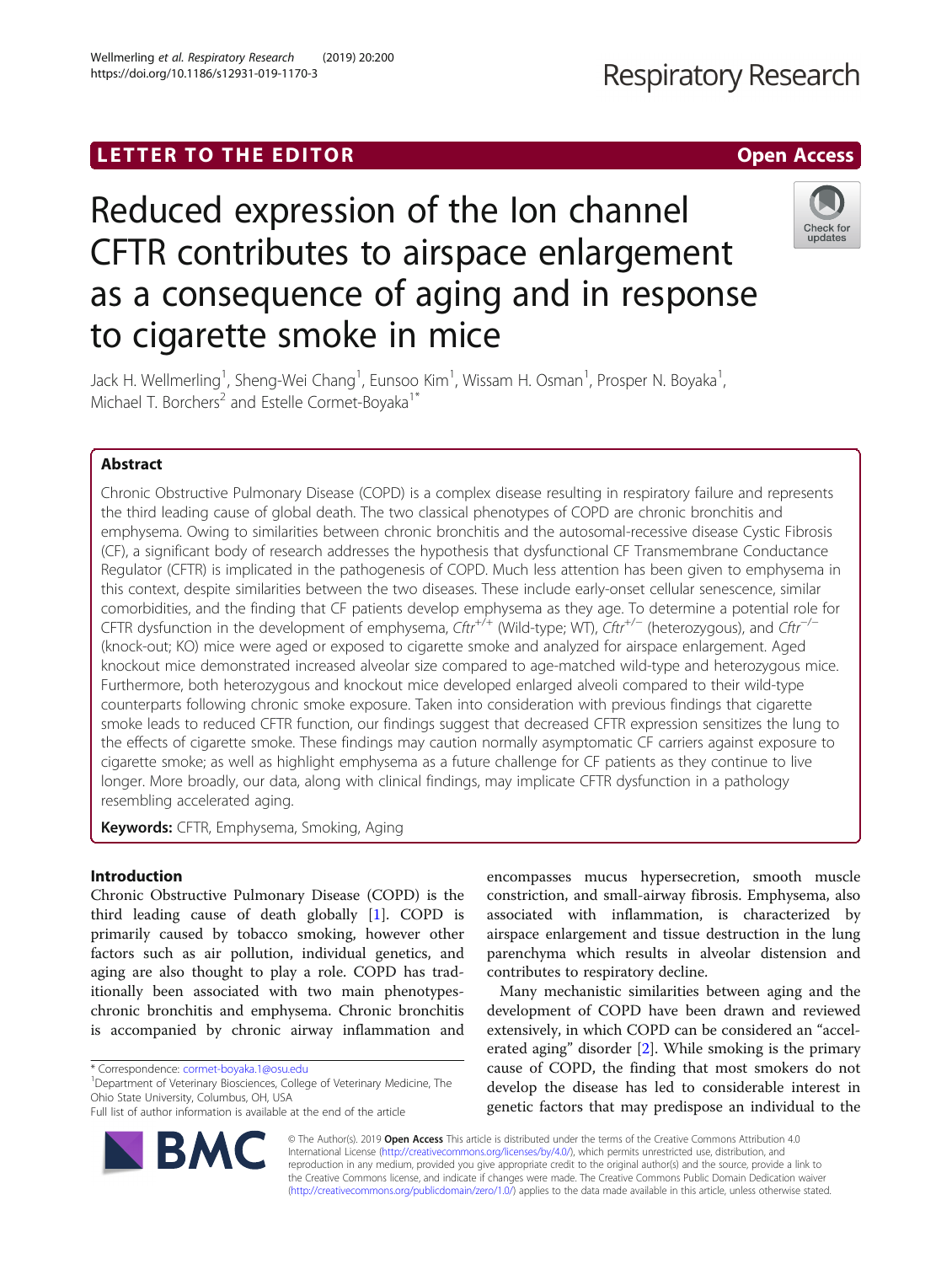effects of tobacco smoke. In accordance with the accelerated aging hypothesis, mutations in the genes encoding Sirtuin 2 [\[3](#page-5-0)] and Telomerase Reverse Transcriptase [[4\]](#page-5-0) have been found to be associated with COPD. Another potentially interesting gene in the context of aging and COPD is CFTR, encoding the Cystic Fibrosis Transmembrane conductance Regulator (CFTR).

CFTR is an anion channel involved in airway hydration and mucociliary clearance most commonly studied in the context of Cystic Fibrosis (CF). CF is a life-limiting autosomal-recessive disease in which severely reduced CFTR function increases patients' susceptibility to lung infection and excessive inflammation, resulting in lung damage and ultimately respiratory failure [\[5](#page-5-0)]. CF patients also experience several symptoms often associated with aging, including diabetes and bone disease [\[6](#page-5-0)]; common comorbidities encountered in COPD [[7\]](#page-5-0). An interesting clinical observation from CF patients undergoing lung transplantation is that they commonly develop emphysema, which becomes more severe with age  $[8]$  $[8]$ . Mechanistically, it is not clear whether this is due to the excessive airway inflammation associated with CF, or an alternative phenomenon. Interestingly, several markers of cellular senescence have been found to be increased in CF airways [[9\]](#page-5-0). Additionally, skin fibroblasts from CF patients have been shown to senesce more readily than those from healthy controls [\[10](#page-5-0)].

A growing body of research supports the idea that COPD is a disease of acquired CFTR dysfunction, particularly in the context of the chronic bronchitis phenotype [\[11\]](#page-5-0). We have previously shown that CFTR expression is reduced in the bronchial epithelium of patients with severe COPD [[12](#page-5-0)], and identified a mechanism by which cigarette smoke exposure leads to CFTR degradation [\[13\]](#page-5-0). Considering the similarities between CF and COPD, we hypothesized that disrupting CFTR expression may promote development of emphysema as a consequence of aging or exposure to tobacco smoke independent of CF airway disease. Mice do not develop the spontaneous infection and inflammation associated with CF airway disease [\[14](#page-5-0), [15](#page-5-0)], providing a convenient model to address this question. To determine a potential role for CFTR expression levels in developing emphysema, the effects of aging and cigarette smoke exposure on  $Cftr^{+/+}$  (WT),  $Cftr^{+/-}$  (Het), and  $Cftr^{-/-}$  (KO) mice were examined.

## Methods

To determine a possible role for CFTR expression in emphysema-like changes, mice lacking CFTR (KO) or heterozygous (Het) for Cftr<sup>tm1Unc</sup> [stop codon in the murine *cftr* gene (S489X)] and homozygous for Tg(FABP-CFTR) [fatty acid-binding protein (FABP)- CFTR]; or wild-type (WT) littermates (Cftr<sup>tm1Unc</sup> FABPhCFTR-CFTR bitransgenic mice from Jackson Laboratory,

Bar Harbor, ME) were aged 14–20 months under standard pathogen-free housing conditions. Mice were considered "aged" at 14 months, because this age corresponds to the upper limit of a "middle-aged" mouse ([https://www.](https://www.jax.org/research-and-faculty/research-labs/the-harrison-lab/gerontology/life-span-as-a-biomarker) [jax.org/research-and-faculty/research-labs/the-harrison](https://www.jax.org/research-and-faculty/research-labs/the-harrison-lab/gerontology/life-span-as-a-biomarker)[lab/gerontology/life-span-as-a-biomarker](https://www.jax.org/research-and-faculty/research-labs/the-harrison-lab/gerontology/life-span-as-a-biomarker)). KO mice express human WT CFTR in the intestine ([https://www.](https://www.jax.org/strain/002364) [jax.org/strain/002364\)](https://www.jax.org/strain/002364) and thus were able to be fed only standard mouse chow [\[16\]](#page-5-0). Seven-nine mice of each genotype were aged. Following euthanasia via  $CO<sub>2</sub>$  and cervical dislocation, lungs were inflated with 10% neutral-buffered formalin at a pressure of 20 cmH<sub>2</sub>O and fixed for 24 h, sectioned, and stained with hematoxylin and eosin for morphometric analysis [\[17\]](#page-5-0). Alveolar airspace enlargement was quantified by calculating the mean linear intercept  $(L_M)$ . The same lungs and lobes were used across all the genotypes. For the aging study, both lungs were analyzed while for the cigarette smoke study, only the right lungs were analyzed. To calculate the  $L_M$ , 5 randomly selected images of alveolar tissue per mouse were used. A  $10 \times 10$  grid was superimposed over each image with ImageJ software (NIH, Bethesda, MD), and the number of alveolar intersections for each line was manually counted.  $L_M$  was calculated by dividing the length of lines by the number of intersections and averaged from 5 images for each mouse. Lines intersecting vasculature, bronchioles, or poorly inflated areas of the lung were not used. To determine whether *cftr* genotype contributes to the severity of cigarette smoke-induced emphysema, WT, Het, and KO mice were exposed to smoke from 3R4F research grade cigarettes (University of Kentucky, Lexington, KY) via whole-body exposure as previously described [[18](#page-5-0)]. To model chronic tobacco smoking, the regimen consisted of 4 cigarettes per day, 5 days per week, for 10 months. Control mice of each genotype were exposed to filtered air instead of cigarette smoke. Four-nine mice were used for each group. Following the 10-month exposure, mice were euthanized. To investigate the possibility that CFTR genotype plays a role in the inflammatory response to cigarette smoke, another set of 8 mice from each genotype were subject to the same treatment regimen as above for 4 weeks. Bronchoalveolar lavage (BAL) was conducted by washing lungs twice with 2 ml of sterile phosphate-buffered saline (Life Technologies, Grand Island, NY). Cytospin was performed on BAL cells. Following Wright-Giemsa staining (Fischer Scientific, Kalamazoo, MI), numbers of macrophages/monocytes, neutrophils, and lymphocytes were counted. Studies were approved by the Ohio State University Institutional Animal Care and Use Committee (IACUC, protocol #2015A00000067), in accordance with NIH and OSU IACUC guidelines. Studies conducted at the University of Cincinnati were approved by IACUC protocol 06–04–07-01.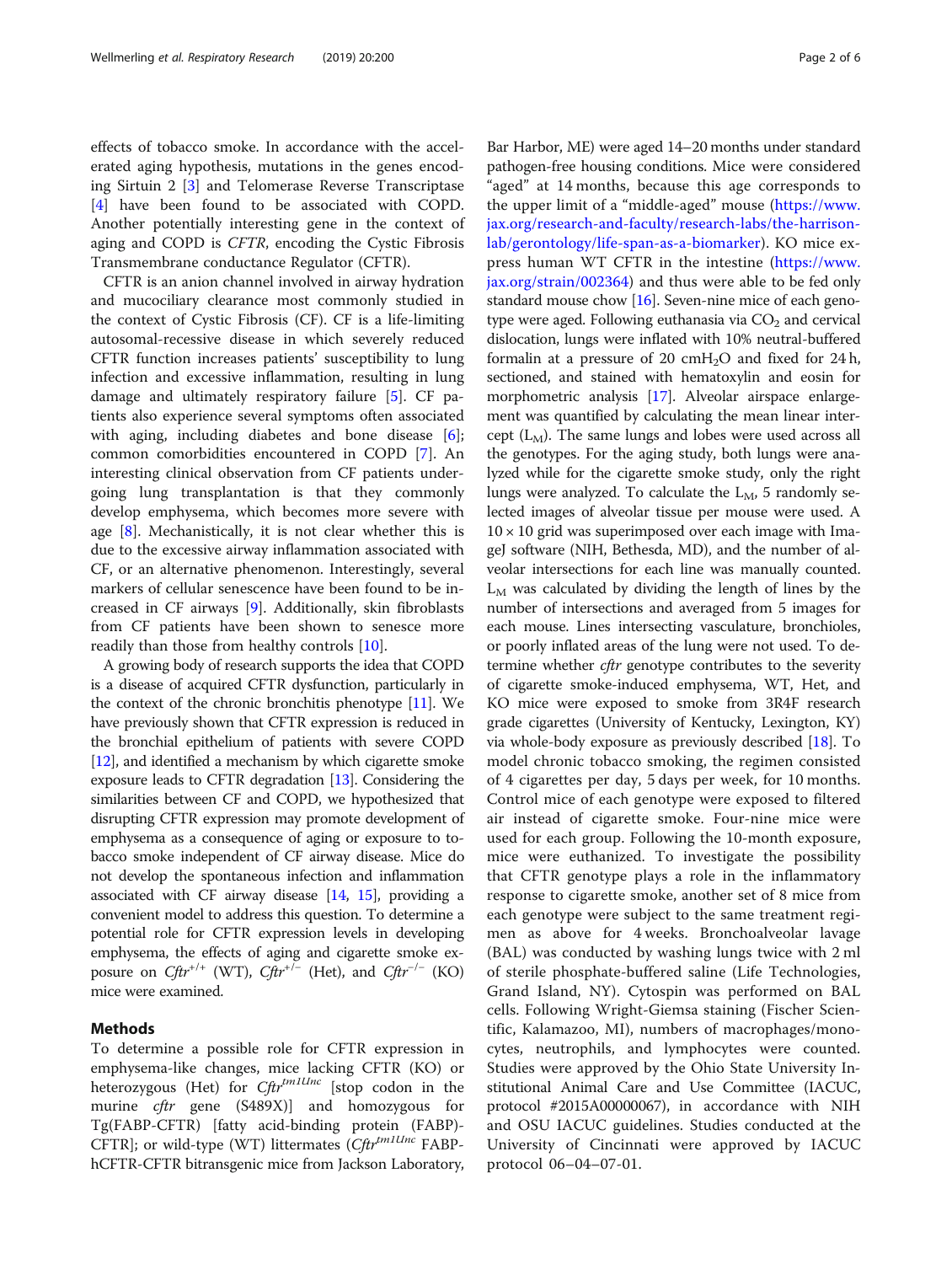## Results

Upon aging, Cftr-knockout mice displayed an increased mean linear intercept  $(L_M)$ , indicative of alveolar enlargement, compared to Heterozygous or WT mice (Figs. 1a &b). Among mice aged 14–20 months, there was no correlation between age and  $L_M$  ( $r^2$  = 0.1112). WT mice exposed to cigarette smoke (CS) for 10 months displayed a  $L<sub>M</sub>$  that was increased but not significantly different from that of wild-type mice exposed to filtered air (FA). However, airspace enlargement in heterozygous and knockout mice exposed to smoke was significantly greater than their wild-type counterparts. Heterozygous and KO mice exposed to CS displayed increased  $L_M$ compared to their FA counterparts (Figs. [2](#page-3-0)a&b). Periodic Acid-Schiff staining was conducted on lung sections to determine mucus expression and obstruction, however very little mucus was detected in the lungs of all mice. No signs of infection were noted in the lungs of KO mice as evaluated by presence of the key inflammatory mediator IL-1β in BAL, presence of inflammatory cells, altered lung structure, or mouse weight loss. During the smoke exposure study, one WT mouse exposed to filtered air died from unknown causes (pathology was performed but the cause of death could not be identified). During the aging study, one heterozygous mouse had to be sacrificed due to edema and ocular swelling. In mice exposed to CS for 4 weeks, cytology revealed a modest but statistically significant increase in the percentage of macrophages/monocytes in BAL fluid between WT and both Het and KO mice (Fig. [2](#page-3-0)c). This increase in the percentage of BAL macrophages/monocytes was accompanied by a decrease in neutrophils  $(2.95 \pm 1.30\%$  for

WT, 1.98 ± 0.67% for Het, and 1.97 ± 0.86% for KO mice), without a significant change in the total number of cells  $(7.74 \pm 0.43 \times 10^4$  for WT,  $7.91 \pm 0.42 \times 10^4$ , for Het, and  $8.04 \pm 0.42 \times 10^4$  cells/mL for KO mice;  $p =$ 0.39 via ANOVA).

## **Discussion**

In the present study, we show using two different experimental models, aging and cigarette smoking, that lack of CFTR leads to increased airspace enlargement similar to emphysema. The finding of airspace enlargement in aged knockout mice is in accordance with findings in human CF patients  $[8]$  $[8]$ . However, we did not detect any mucus over-production or obstruction via periodic acid-Schiff staining. In fact, very little mucus was detected in the lungs of all mice (data not shown). We also did not detect any differences in inflammatory cell counts in the BAL fluid of mice at the time of sacrifice (data not shown), suggesting that complete absence of CFTR promotes emphysema upon aging independent of an external inflammatory or oxidative stimulus. Our finding that only KO aged mice develop emphysema, while both Het and KO mice exposed to cigarette smoke do, may suggest that decreasing CFTR expression sensitizes the lung to the effects of cigarette smoke. This may imply that individuals carrying CFTR mutations might be more prone to developing emphysema.

The mechanisms behind which CFTR dysfunction promotes emphysema are currently unclear. It has been suggested that CFTR dysfunction contributes to emphysema through its regulation of pro-inflammatory ceramide signaling  $[19]$  $[19]$ . In addition, it has been shown

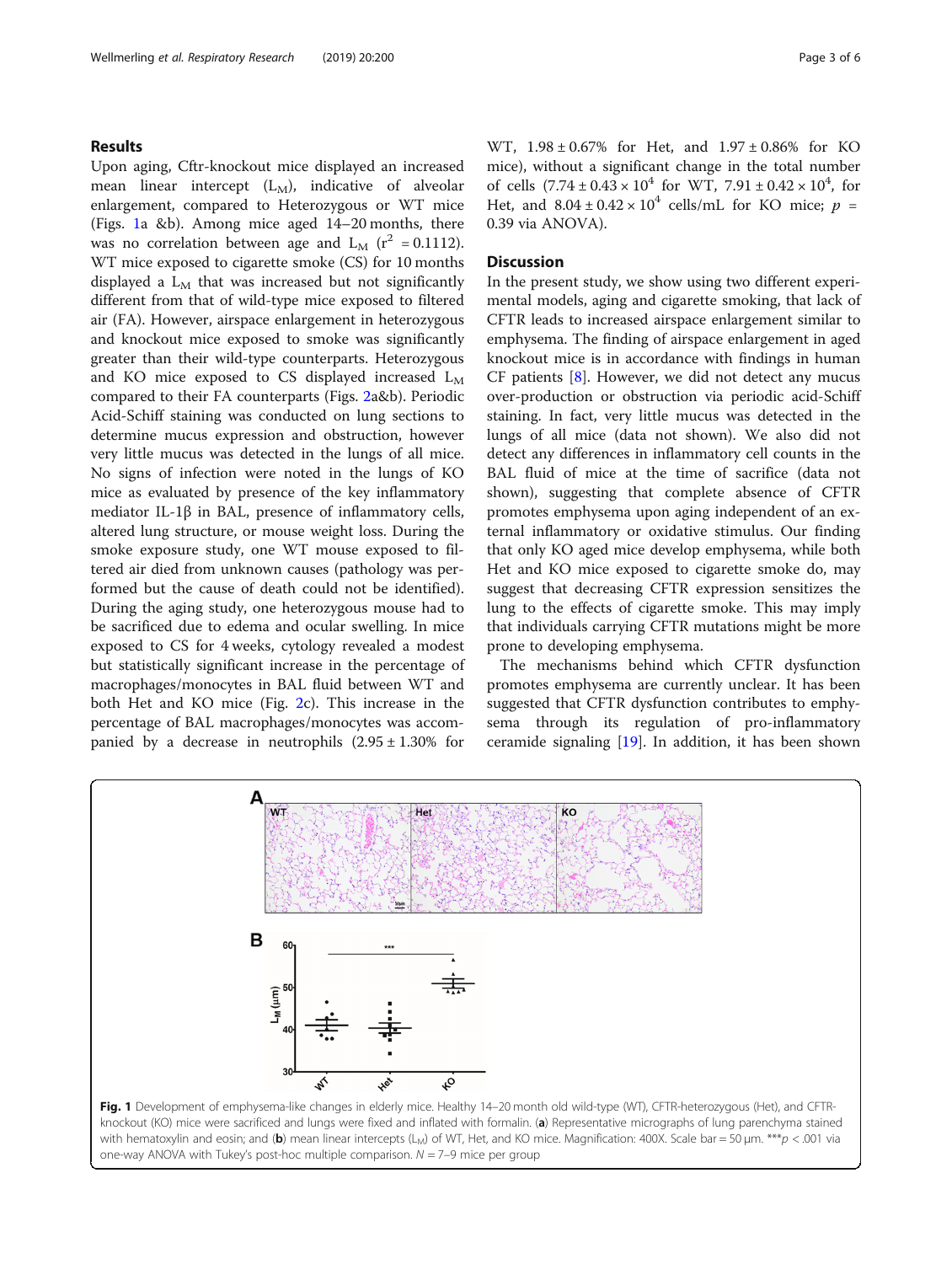<span id="page-3-0"></span>

that CFTR inhibition increases the permeability of the pulmonary vasculature, and it has been hypothesized that this may lead to increased trafficking of inflammatory cells to the lung [[20\]](#page-5-0). These studies however, were conducted using stressors such as cigarette smoke or lipopolysaccharide. Our novel finding in aged mice may suggest that an alternative, or at least an additional mechanism is playing a role.

The effect of aging on lung architecture has previously been investigated in BALB/c mice [[21](#page-5-0)]. The authors found that while both alveolar surface area and volume increased,  $L_M$  did not change after 28 months [[21\]](#page-5-0).  $L_M$ represents the alveolar volume to surface area ratio [\[22](#page-5-0)]. Thus, our results in WT and Het mice are in agreement with these findings [[21](#page-5-0)]. Interestingly, several mouse models of accelerated aging also display signs of emphy-sema [\[23](#page-5-0)]. Mice homozygous for nonfunctional klotho have a maximal lifespan of about 12 weeks [[24\]](#page-5-0), and display alveolar epithelial cell apoptosis by 2 weeks of age, and increased  $L_M$  by 4 weeks [\[25\]](#page-5-0). Klotho is a Fibroblast Growth Factor-23 co-receptor with pleiotropic

downstream signaling effects which are potentially related to its "Anti-aging" role, such as suppression of oxidative stress and senescence [[26](#page-5-0)]. Another mouse model of accelerated aging is the Senescence Marker Protein-30 (SMP30) knockout mouse [[27](#page-5-0)]. Compared to WT C57BL/6 controls, SMP30 KO mice displayed increased  $L_M$  beginning at 1 month and persisting up to 6 months of age [[27\]](#page-5-0). In another study, SMP30 KO mice displayed increased  $L<sub>M</sub>$  following 8 weeks of CS exposure, while WT mice did not [\[28](#page-5-0)]. Our finding that aged CFTR KO mice display increased  $L<sub>M</sub>$  is in agreement with those in Klotho- and SMP30-KO mice, as well as several other strains of Senescence-Accelerated Mouse [[23\]](#page-5-0). However, compared to the accelerated aging mice, CFTR KO mice take considerably longer (14 months) to display increased  $L_M$ , and display normal lifespan due to gut correction (expression of human WT-CFTR in the intestinal epithelium under intestinal FABP promoter).

It is worth noting that similarly to the Klotho mouse, the CFTR KO mice display increased  $L_M$  later in life that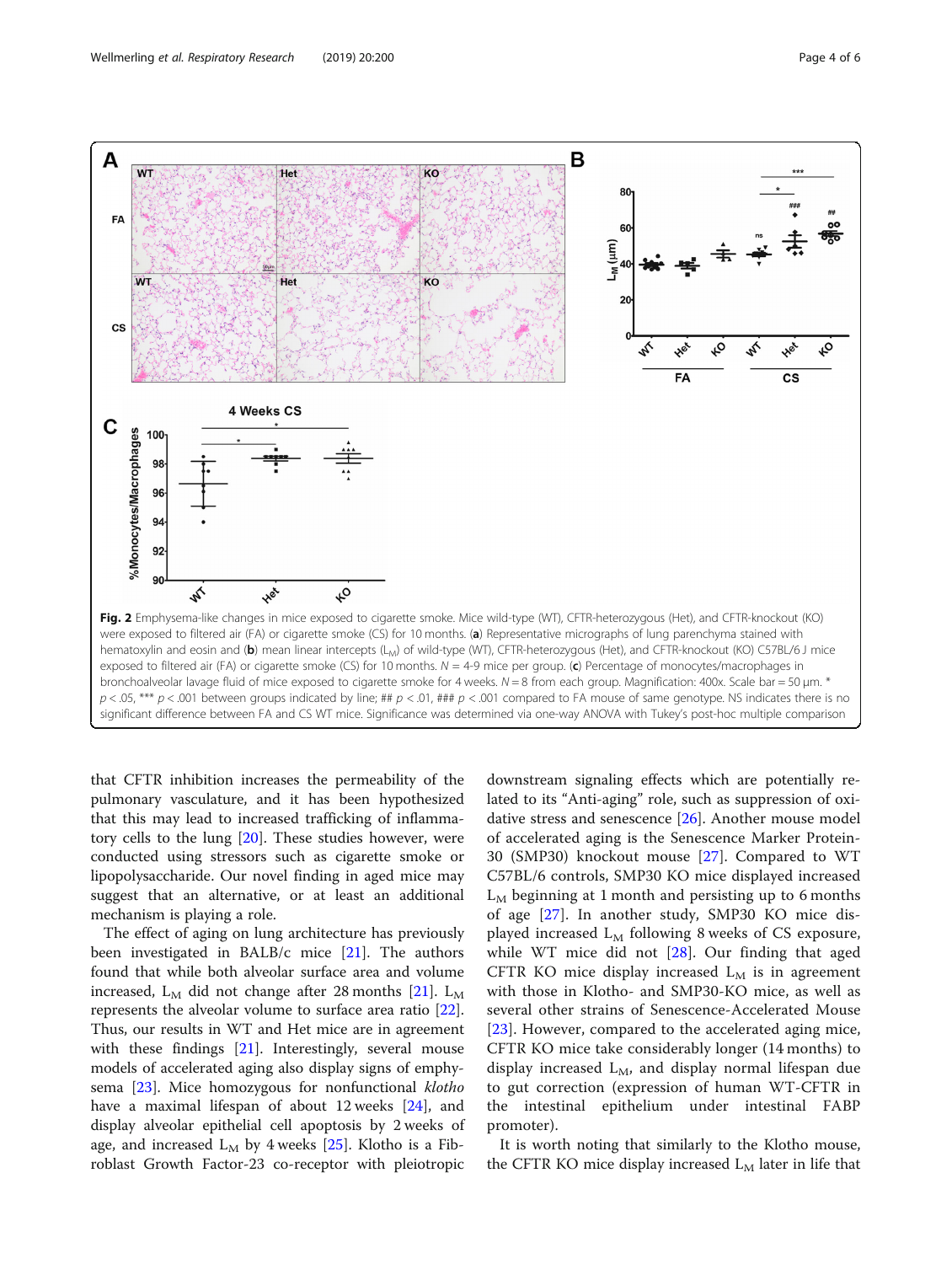does not further increase with age [[25\]](#page-5-0). This suggests that our findings are not directly caused by a developmental defect associated with knocking out CFTR, which is important to note because it has been suggested that CFTR plays a role in lung development in both mice and humans [[29](#page-5-0)]. It also suggests that our findings represent a discrete occurrence, rather than a continuous process. Thus, all mice in the range of 14–20 months were considered "aged" for this study. While many signs of cellular senescence have been noted in CF [[30\]](#page-5-0), further research will be necessary to determine if this explains our findings in aged CFTR KO mice. The main novelty of our findings in aged mice is that CFTR KOs develop increased  $L_M$ , despite only poorly recapitulating the pathophysiology of human CF patients which is characterized by chronic lung infection [\[14,](#page-5-0) [15\]](#page-5-0).

Considering the age-related nature of COPD, several studies have investigated whether aging itself increases susceptibility to the effects of cigarette smoke. One study noted that between 6 month- and 12 month-old mice, there were no differences in  $L_M$ , recruitment of macrophages and neutrophils, or gene expression of several inflammatory cytokines in lung tissue following 8 weeks of CS exposure [\[31](#page-5-0)]. Another recent study found that following 6 months of CS exposure, there was no difference in  $L_M$  between young (14–16 months old) and old (23–24 months old) mice [\[32](#page-5-0)]. The study also found that aging enhanced the inflammatory response to CS, but did not exacerbate protein expression of the senescence marker p16, or expression of several senescence-associated genes. Interestingly however, aged mice not exposed to cigarette smoke did display an increased  $L_M$ and increased lung compliance, indicative of emphysema [[32\]](#page-5-0). These results suggest that aging and CS contribute to COPD independently of each other, but not additively, even though age enhances CS-induced inflammation. Thus, our failure to detect differences in  $L<sub>M</sub>$  any earlier than 10 months of CS exposure could more likely be explained by the requirement of time for the effects of CS to manifest, rather than the age of the mice. In the 4 week CS exposure study, we noted a change in BAL composition in both Het and KO mice compared to WT mice. This was characterized by a slight increase in macrophages/monocytes, and a slight decrease in neutrophils without affecting the total cell number. Whether slight changes in inflammatory profile are responsible for the change in lung architecture we report is difficult to ascertain but warrants further investigation.

In the present study, WT mice did not display increased  $L_M$  upon aging (between 14 and 20 months), however we did not age them past 20 months. Our finding that CFTR KO mice develop increased alveolar space enlargement similar to emphysema following aging or CS exposure may suggest a protective role for CFTR

against both processes. This is further supported by our finding that CFTR Het mice develop emphysema only in response to CS. It is well established that CS decreases CFTR expression, while aging is not known to. In fact, a search for *cftr* in a recent transcriptomics database of the aging mouse lung shows that CFTR gene expression decreases by only 8% in alveolar type-II cells, and does not significantly change in any other cell type [\[33](#page-5-0)]. Further studies will be necessary to fully determine a mechanism for CFTR in protection against emphysema.

## Conclusion

To conclude, we report for the first time that mice lacking Cftr develop alveolar remodeling similar to emphysema upon aging, and that genetic reduction of Cftr expression contributes to emphysema-like changes following smoke exposure. Our results in aged mice may have implications for a CF population whose life expectancy is rapidly increasing [[34](#page-5-0)]. Cystic fibrosis is associated with several age-associated pathologies, including diabetes and bone disease; and now emphysema. This may suggest emphysema as a significant future problem for aging CF patients, as well as foreshadow problems often associated with old age, such as neurological and cardiovascular diseases, which currently receive little basic research attention in the context of CF. Finally, CF carriership is fairly common [\[35](#page-5-0)], and our results in heterozygous mice exposed to cigarette smoke suggest that CF carriers may be more susceptible to the effects of cigarette smoke, including secondhand smoke, carrying significant cautionary implications. Our data may also suggest CFTR as an attractive therapeutic target in emphysema, however more research needs to be done.

#### Abbreviations

CF: Cystic Fibrosis;; CFTR: Cystic Fibrosis Transmembrane Conductance Regulator; COPD: Chronic Obstructive Pulmonary Disease; Het: Heterozygous (cftr+/<sup>−</sup> ); KO: Knockout (cftr−/<sup>−</sup> ); WT: Wild-Type

#### Acknowledgements

We would like to thank The Ohio State University Comparative Pathology and Mouse Phenotyping Shared Resource for histology services (NCI grant P30 CA016058).

#### Authors' contributions

JHW acquired, analyzed, and interpreted mean linear intercept data from the smoking and aging studies, and drafted the manuscript. SWC, EK, and WHO were involved in conducting experiments. PNB was involved in conducting experiments and contributed to design of the study. MTB contributed to design of the study and contributed to experiments. ECB conceptualized and designed the study. All authors read and approved the manuscript.

#### Funding

This work was funded in part by the support from the NIH (HL095442 to ECB and HL119538 to MTB) and the Veteran's Administration (I01BX002347 to MTB).

#### Availability of data and materials

The analyzed datasets generated during the study are available from the corresponding author on reasonable request.